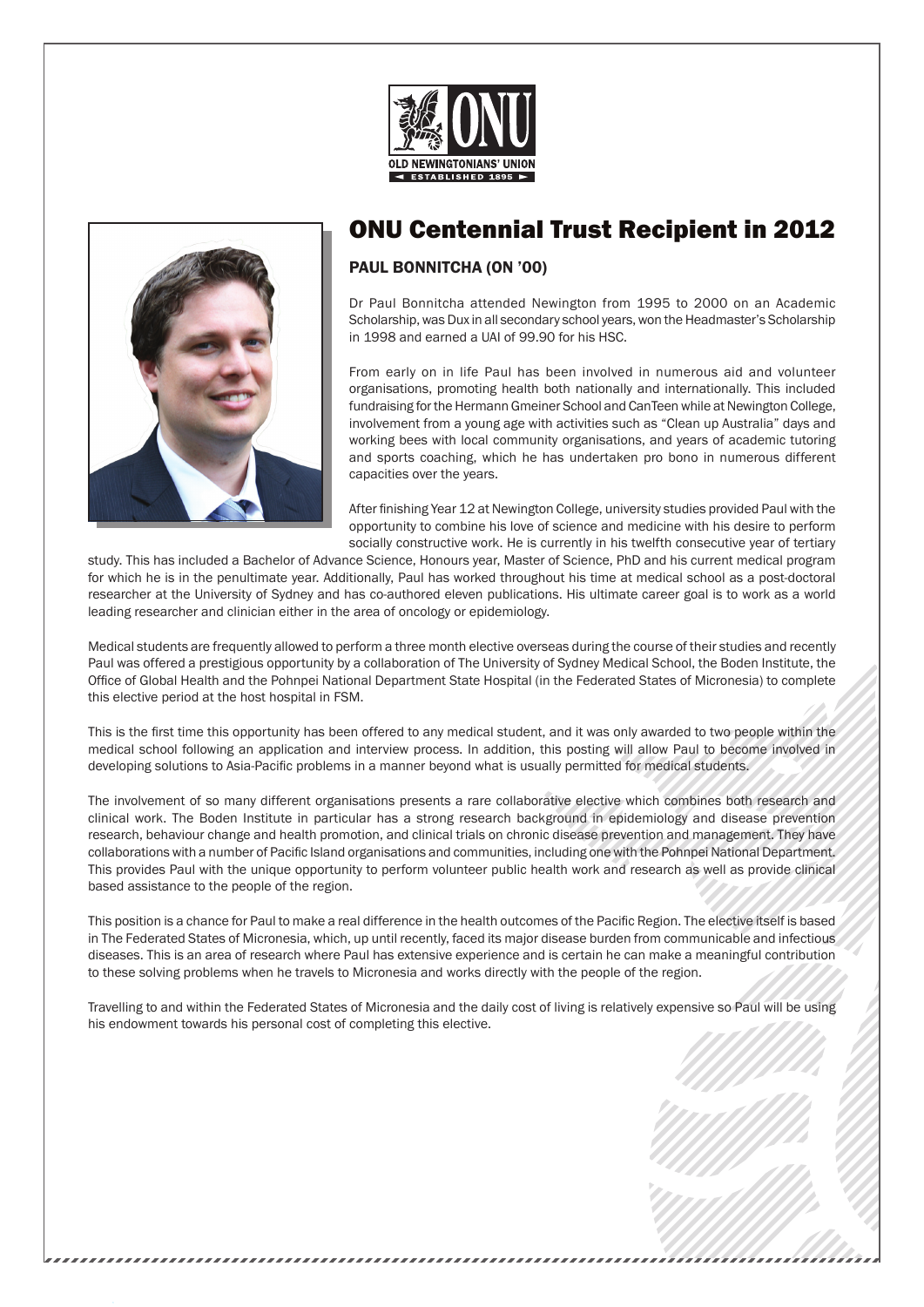



,,,,,,,,,,,,,,,,,,,,,,,,,,,,,,,

## ONU Centennial Trust Recipient in 2012

DAVID THODE (ON '02)

Mr David Thode attended Newington from 1991 to 2002 and was involved in several extracurricular activities while at school. He attained the rank of C.S.M in the Cadet Corps and received full house colours however sport was always his passion.

David received sports colours for water polo (2001 and 2002) after which he went on to coach junior water polo (U13s through to U16s) from 2002 to 2005. He continued to play water polo socially after school, but after leaving Newington he attended Sydney University where he started playing American Football and has done so from 2003 to the present. David has played in every New South Wales representative team since 2006, through to captaining the Australian team in a Tri-Nations style tournament with Great Britain and Sweden in 2009. The sporting highlight of his career to date was being awarded University Blues in 2010, an honour limited to approximately fifteen athletes per year and limited to a select group of scholar athletes.

He graduated from The University of Sydney with a Bachelor of Science degree. Although it was not his chosen career field, he majored in psychology, which exposed him to a very different aspect of science that is not explored in traditional science disciplines, such as chemistry or biology. Psychology allowed him to study a broad and diverse of range of subjects, including history, philosophy, and traditional sciences, giving him the ability to move on and work in dentistry with an open mind, to quickly adapt to each unique clinical situation and to build a strong rapport with almost any patient no matter their personality or background which is truly invaluable.

Becoming a dentist was David's passion for as long as he can remember. While at school and for his work experience period he shadowed two leading prosthodontists, Drs. Paul Hogan and Markijan Hupalo. This combined with having an outstanding family dentist while growing up, fuelled his early desire to pursue dentistry as a career. Commencing the Sydney University Bachelor of Dentistry program in 2010 was the start of a challenging but thoroughly rewarding program.

For the past two years David has been a committee member of The University of Sydney Dental Association. He has been active in their social, academic, altruistic, mentoring and sport programs. In addition, he has played an integral role as a member of the Australian Dental Students Association by his large involvement in the organisation of a nationwide dental student conference that was held in Sydney in July 2012. As part of a 12-person team he was responsible for coordinating the daily activities of over 600 students from across Australia and New Zealand. Throughout his four-year degree, David is expected to remove approximately 50 teeth as well as be involved in four more complex surgical extractions. Although extractions are not performed as regularly in dental private practices as they were in previous generations, the ability to perform them safely and confidently is a vital skill in being a well-rounded general dentist even if one does not plan to specialise in oral surgery.

Hence David's initial conversations with Dr. Mark, the head dentist at Northern Provincial Hospital in Vanuatu. Dr Mark casually mentioned that their record number of extractions in a single day at the hospital was 180 teeth. David figured that if he were able to work with Dr. Mark in his hospital surgery, he would be able to remove at least twenty teeth per day in addition to other restorative dental work, such as fillings and root canal therapies. The experience of not only the extractions, but the administration of local anaesthesia, wound management and patient care in a single week at Northern Provincial Hospital, would exceed what he can currently accomplish during his Sydney dental program.

Beyond the benefit of all the experience he will gain while volunteering at Northern Provincial Hospital, David is looking forward to being able to assist and improve the oral health of the local indigenous population who are known as the Ni-Vanuatu or colloquially as Nivans. Despite the close proximity to Australia, Vanuatu is still considered part of the developing world and the oral health of the population is drastically under-serviced. Preventative measures and treatments are non-existent and many members of the population cope with severe orofacial pain as a daily reality since they have no access to private dental care.

David's participation and involvement in the dental team at Northern Provincial Hospital will help improve the clinic's treatment efficiency and increase the number of patients that the clinic is normally able to treat in a day. As a volunteer at the Northern Provincial Hospital and with the assistance of the ONU Centennial Trust, David can make a real difference to the health of the local Vanuatu community while also enhancing his abilities as a clinician and advancing his career as a dentist.

Through his volunteer work in Vanuatu in 2013, David hopes to further cultivate and refine those skills. The opportunity to progress his abilities as a dental clinician combined with the chance to provide a desperately needed health service to the local population is something that he is very excited about.